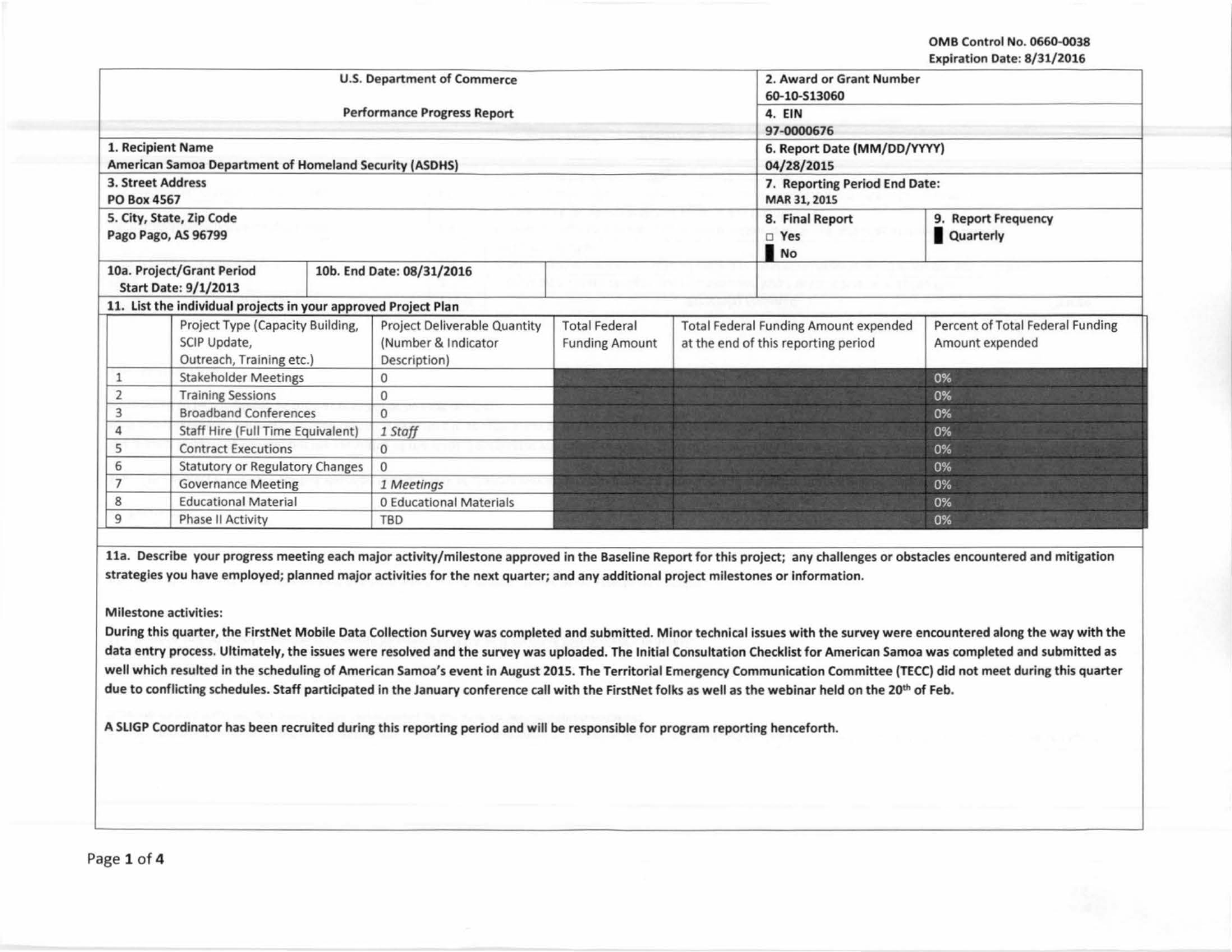11b. If the project team anticipates requesting any changes to the approved Baseline Report in the next quarter, describe those below. Note that any substantive changes to the Baseline Report must be approved by the Department of Commerce before implementation.

11c. Provide any other information that would be useful to NTIA as it assesses this project's progress.

11d. Describe any success stories or best practices you have identified. Please be as specific as possible.

**12. Personnel** 

12a. If the project is not fully staffed, describe how any lack of staffing may impact the project's time line and when the project will be fully staffed.

The project is not fully staffed, but the recruiting of the SLIGP Coordinator will improve efforts toward meeting time lines in terms of coordinating activities within the general staff and stakeholder partnen. Needed technical expertise in specific areas of the project will be addressed through contractual means which is in progress; the paper work is anticipated to be completed as soon as possible or by next quarter.

12b. Staffing Table

| Job Title                                     | FTE % | <b>Project(s) Assigned</b>                                                                                                                             | Change |  |  |  |
|-----------------------------------------------|-------|--------------------------------------------------------------------------------------------------------------------------------------------------------|--------|--|--|--|
| <b>SWIC</b>                                   | د.    | Provide additional oversight and incorporation into the State Interoperability Plan                                                                    |        |  |  |  |
| <b>SLIG-P Program Coordinator</b>             | 1.0   | Provide administrative oversight of project for grants management, governance, and<br>outreach activities                                              | New    |  |  |  |
| Technical/Administrative Support Staff        | 1.0   | Provide support role in assisting in coordination of all SLIG-P activities and performing<br>the leg-work for all the activities proposed in the plan. |        |  |  |  |
| <b>Technical/Administrative Support Staff</b> | 1.0   | Provide support role in assisting in coordination of all SLIG-P activities and performing<br>the leg-work for all the activities proposed in the plan. |        |  |  |  |

Page 2 of 4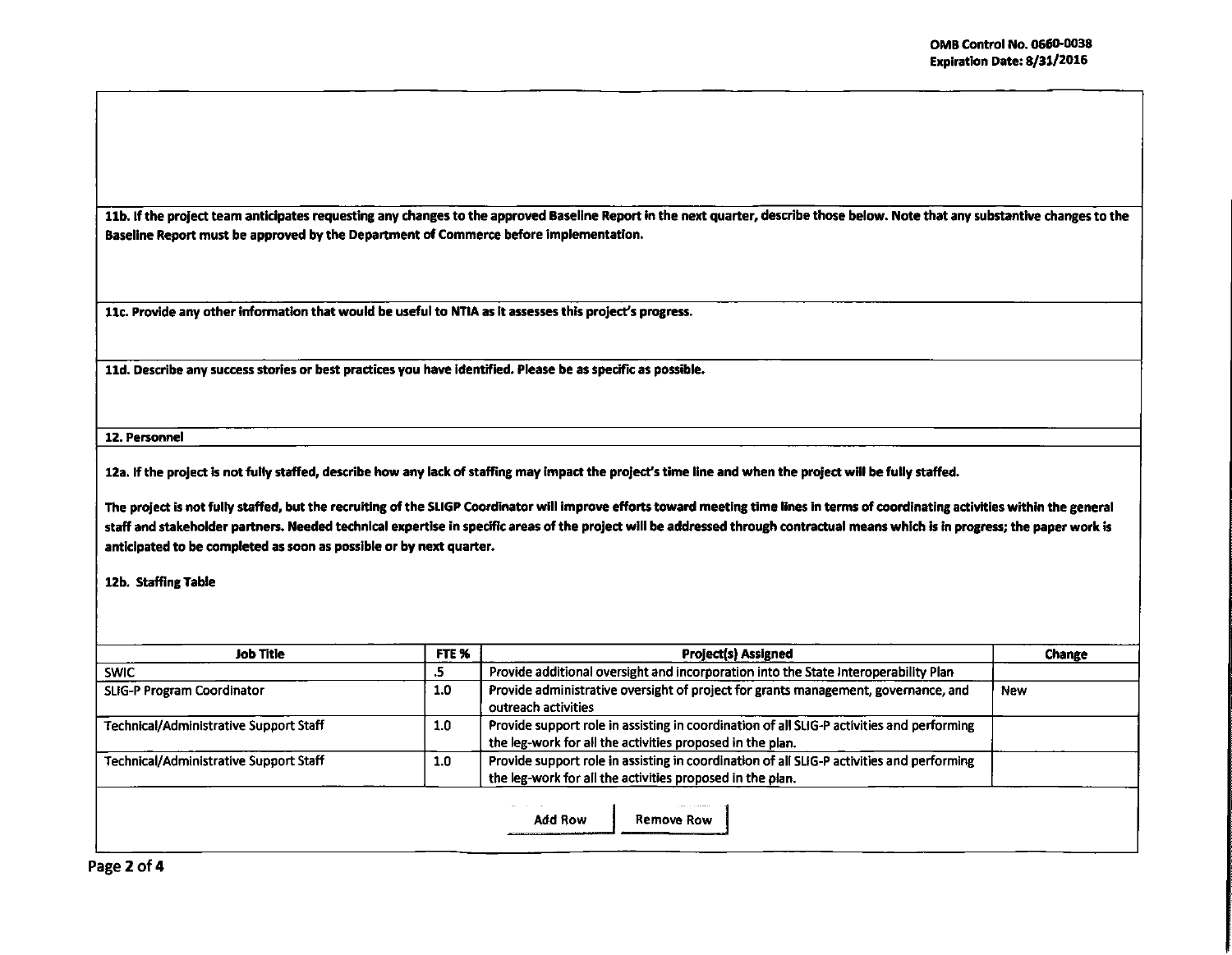| <b>NONE</b> | 13a. Subcontracts Table - include all subcontractors. The totals from this table must equal the "Subcontracts Total" in Question 14f. |                  |                 |                          |                   |      |                        |                        |                        |
|-------------|---------------------------------------------------------------------------------------------------------------------------------------|------------------|-----------------|--------------------------|-------------------|------|------------------------|------------------------|------------------------|
|             |                                                                                                                                       |                  |                 |                          |                   |      |                        |                        |                        |
| Name        | <b>Subcontract Purpose</b>                                                                                                            | Type             | RFP/RFQ         | Contract                 | <b>Start</b>      | End  | <b>Total Federal</b>   | <b>Total Matching</b>  | Project and % Assigned |
|             |                                                                                                                                       | (Vendor/Subrec.) | Issued<br>(Y/N) | <b>Executed</b><br>(Y/N) | Date              | Date | <b>Funds Allocated</b> | <b>Funds Allocated</b> |                        |
|             |                                                                                                                                       |                  | N               | N                        |                   |      |                        |                        |                        |
|             |                                                                                                                                       |                  |                 |                          |                   |      |                        |                        |                        |
|             |                                                                                                                                       |                  |                 | <b>Add Row</b>           | <b>Remove Row</b> |      |                        |                        |                        |
|             |                                                                                                                                       |                  |                 |                          |                   |      |                        |                        |                        |
|             | 13b. Describe any challenges encountered with vendors and/or sub recipients.                                                          |                  |                 |                          |                   |      |                        |                        |                        |
| <b>NONE</b> |                                                                                                                                       |                  |                 |                          |                   |      |                        |                        |                        |
|             |                                                                                                                                       |                  |                 |                          |                   |      |                        |                        |                        |
|             |                                                                                                                                       |                  |                 |                          |                   |      |                        |                        |                        |
|             |                                                                                                                                       |                  |                 |                          |                   |      |                        |                        |                        |
|             |                                                                                                                                       |                  |                 |                          |                   |      |                        |                        |                        |
|             |                                                                                                                                       |                  |                 |                          |                   |      |                        |                        |                        |
|             |                                                                                                                                       |                  |                 |                          |                   |      |                        |                        |                        |
|             |                                                                                                                                       |                  |                 |                          |                   |      |                        |                        |                        |
|             |                                                                                                                                       |                  |                 |                          |                   |      |                        |                        |                        |
|             |                                                                                                                                       |                  |                 |                          |                   |      |                        |                        |                        |
|             |                                                                                                                                       |                  |                 |                          |                   |      |                        |                        |                        |
|             |                                                                                                                                       |                  |                 |                          |                   |      |                        |                        |                        |
|             |                                                                                                                                       |                  |                 |                          |                   |      |                        |                        |                        |
|             |                                                                                                                                       |                  |                 |                          |                   |      |                        |                        |                        |
|             |                                                                                                                                       |                  |                 |                          |                   |      |                        |                        |                        |
|             |                                                                                                                                       |                  |                 |                          |                   |      |                        |                        |                        |
|             |                                                                                                                                       |                  |                 |                          |                   |      |                        |                        |                        |
|             |                                                                                                                                       |                  |                 |                          |                   |      |                        |                        |                        |
|             |                                                                                                                                       |                  |                 |                          |                   |      |                        |                        |                        |
|             |                                                                                                                                       |                  |                 |                          |                   |      |                        |                        |                        |
|             |                                                                                                                                       |                  |                 |                          |                   |      |                        |                        |                        |